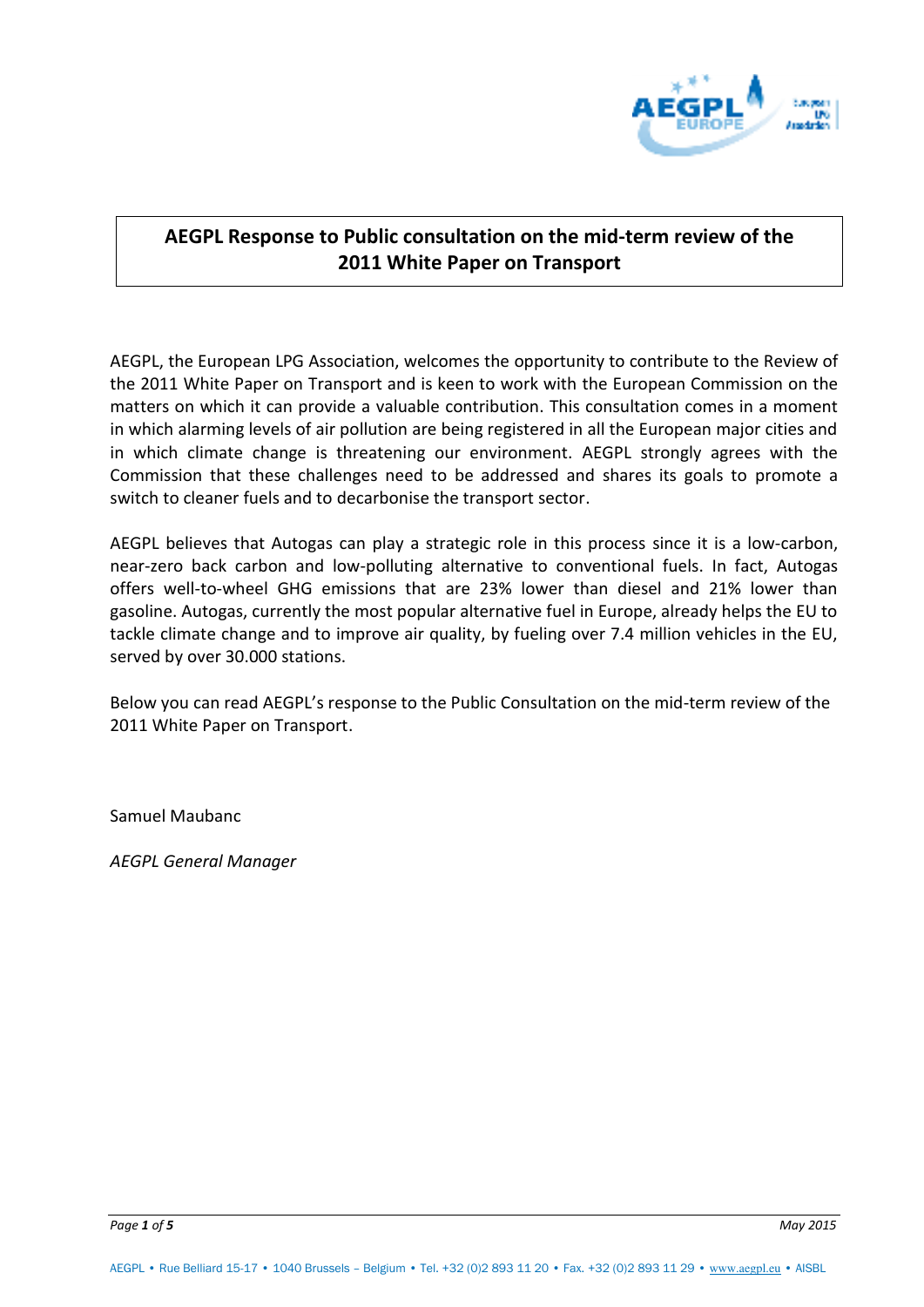

## **B. Analysis of the situation**

*1. The aim of this section is to obtain stakeholders' views on the most important challenges affecting the transport sector in the EU.* 

|                                                                     | Not at all<br>important | Slightly<br><i>important</i> | Fairly.<br><i>important</i> | Very.<br><i>important</i> | No<br>opinion |
|---------------------------------------------------------------------|-------------------------|------------------------------|-----------------------------|---------------------------|---------------|
| Oil dependency                                                      | O                       | o                            | ۰                           | Ō                         | o             |
| Oil and energy prices                                               | o                       | o                            | ۰                           | o                         | o             |
| Air and water pollution                                             | O                       | o                            | Ο                           | ۰                         | O             |
| GHG envissions                                                      | Ó                       | Ō                            | $\circ$                     | ۵                         | o             |
| Congestion                                                          | O                       | 0                            | o                           | O                         | ۵             |
| Market barriers                                                     | Ō                       | o                            | ۰                           | O                         | o             |
| Administrative and regulatory burden                                | Ο                       | o                            | o                           | ۰                         | o             |
| Infrastructure development                                          | o                       | o                            | o                           | ۰                         | o             |
| Financing of infrastructure                                         | O                       | 0                            | œ                           | Ο                         | 0             |
| Safety                                                              | O                       | o                            | ۰                           | Θ                         | ο             |
| Security                                                            | o                       | o                            | œ                           | Ō                         | o             |
| Passenger rights                                                    | O                       | Ō                            | $\circ$                     | Ö                         | ۰             |
| Working conditions                                                  | o                       | o                            | o                           | o                         | ۰             |
| Social responsibility                                               | o                       | o                            | ⊙                           | o                         | ۰             |
| Internalisation of external costs                                   | 0                       | o                            | ۰                           | O                         | o             |
| Affordability of transport services                                 | o                       | o                            | ⊛                           | o                         | Ω             |
| Accessibility to transport services (availability<br>and proximity) | ō                       | o                            |                             | o                         | O             |
| Competition from third countries                                    | O                       | o                            | ۰                           | Ο                         | o             |
| Increasing competitiveness                                          | o                       | O                            | ۰                           | O                         | o             |
| Urban mobility                                                      | Θ                       | o                            | Θ                           | ۰                         | o             |
| Management and control of increasing traffic                        | Ö                       | O                            | o                           | Ö                         | ۰             |
| Cross-border transport services                                     | o                       | o                            | ۰                           | Ο                         | o             |
| Innovation                                                          | o                       | o                            | o                           | ۰                         | o             |
| Technological change                                                | o                       | O                            |                             | Θ                         | 0             |
| Multimodal transport                                                | o                       | 0                            | 圖                           | Ο                         | Ō             |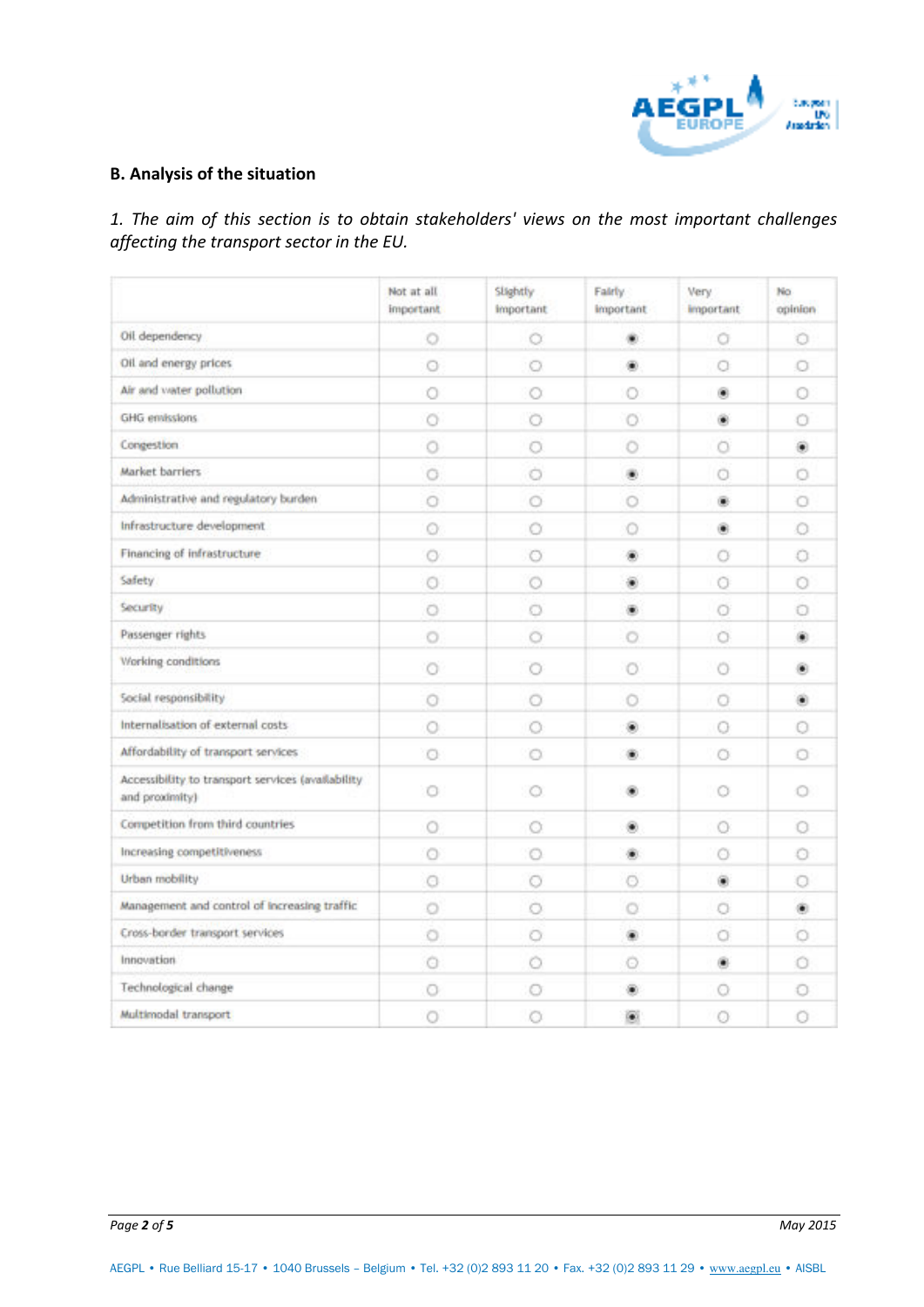

*2. Please elaborate on your answers to the above statements and indicate any other challenges that should be taken into account.* 

 AEGPL is the sole representative body of the LPG industry at the European level. LPG is Europe's most widely used alternative transport fuel, meaning that one area where it can provide useful content is on what concerns the role of alternative fuels in the European Transport Strategy.

It is revealing to note that LPG, which currently powers 2.7% of the passenger car fleet, is Europe's most widely used alternative fuel. AEGPL is convinced that (a) Europe's near total reliance on conventional fuels (petrol and diesel) is environmentally and strategically unsustainable and (b) the European Union should play a leading role in fostering the more widespread emergence of alternatives

As the voice of the LPG industry in Europe, AEGPL is keen on sharing its views on the contribution that LPG can bring to Europe's strategic approach to transport. We believe that the issues around Air Quality are of great importance, in particular in the urban context and would like to see this aspect receiving greater attention in future Commission initiatives.

### **C. Assessment of the approach taken**

*3. Do you think that the most urgent challenges are adequately addressed in the White Paper? Is the list of priorities in the White Paper well-balanced? Please explain.* 

 AEGPL believes that there are urgent matters that are not being properly addressed in the White Paper. In our opinion, the issue of air quality deserves better consideration, in particular when discussing improvements to urban air quality. Autogas is currently Europe's most widely used alternative fuel and is best-placed to contribute to the pursuit of the EU's emission reduction objectives. We believe that one of the urgent challenges that the White Paper should address is to create conditions for citizens to fully benefit from the advantages of alternative fuel vehicles.

The issue of alternative fuels is of special concern to AEGPL, when taken in the overall context of the White Paper. While the Commission is rightly trying to provide active support to upcoming technologies in transport, we believe that the White Paper should also give due attention to available technologies that can provide immediate and incremental results in reaching the objectives of the White Paper. Therefore, in the context of this midterm review we believe that the Commission should also consider short and midterm perspectives.

AEGPL believes that it is more beneficial for the European Union and for its citizens to adopt a more pragmatic approach and support further uptake of existing economically viable alternative fuels. LPG plays a growing role in the current transport fuel mix and should be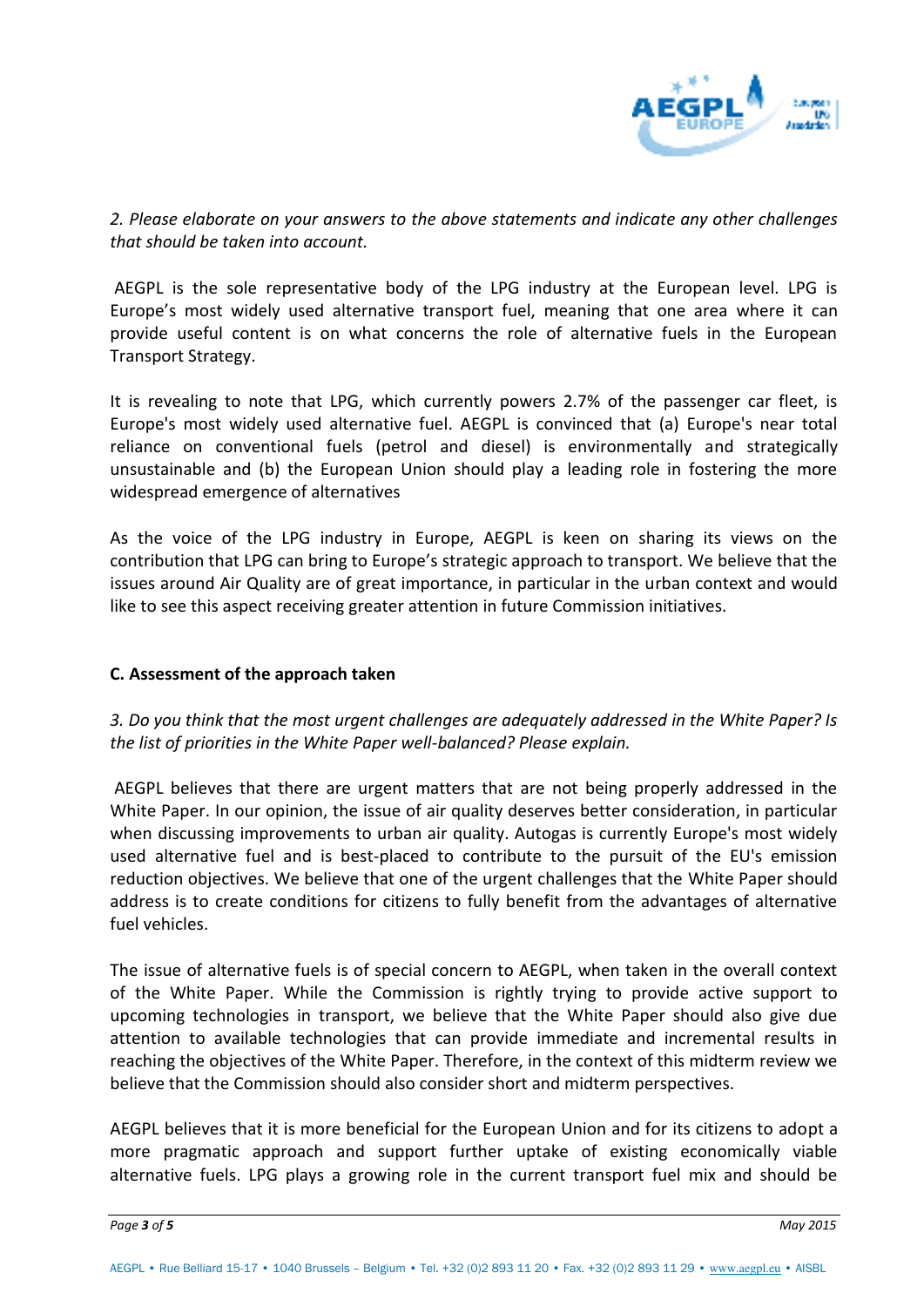

considered of great importance as part of the EU's efforts of achieving its air quality and climate change targets.

*5. Are the impacts resulting from the current implementation of the White Paper fairly distributed? Are there any regions, stakeholders, modes of transport that are affected differently than others? Please elaborate.*

 AEGPL concedes that the EU is in need of a strategic approach to the existing challenges in the transport sector, but believes that the scope of the White Paper is, in itself, too large for stakeholders to assess its impacts in a meaningful way. We believe that the European Commission should focus its energy and resources in developing specific strategies and roadmaps for each specific way of transport, thus assuring more accurate conclusions.

*6. Are the White Paper initiatives and other European policies compatible with each other? Are the Member States policies compatible with the White Paper? Please specify.* 

The Alternative Fuels Infrastructure Directive has provided essential legal clarity at the European level on the definition of alternative fuels that the EU should support in order to remain consistent throughout its legislative activity. This definition is based on the principle of technology neutrality and also on a scientific assessment of the respective benefits of these fuels in achieving air quality and climate change policies in transport. We believe that the same definition should also be used in the context of goal number 1 of the White Paper.

### **D. Expected impacts and implementation**

### *4. Are the ten goals useful benchmarks for the EU transport policy? Please explain.*

AEGPL supports the political impetus placed in goal number 1 on supporting cleaner alternative fuels and technologies in urban areas. However, we regret that this goal is not fully in line with the definition used in the Alternative Fuels Infrastructure Directive, as well as in other recently adopted pieces of EU legislation. This Directive provided essential legal clarity at the European level on the definition of alternative fuels that the EU should support in order to remain consistent throughout its legislative activity. This definition is based on the principle of technology neutrality and also on a scientific assessment of the respective benefits of these fuels in achieving air quality and climate change policies in transport.

We believe that the same definition should also be used in the context of goal number 1 of the White Paper.

*5. Do the current goals for transport respond to the strategy's overall objective of more sustainable and competitive transport? Please explain.* 

AEGPL believes that:

*Page 4 of 5 May 2015*